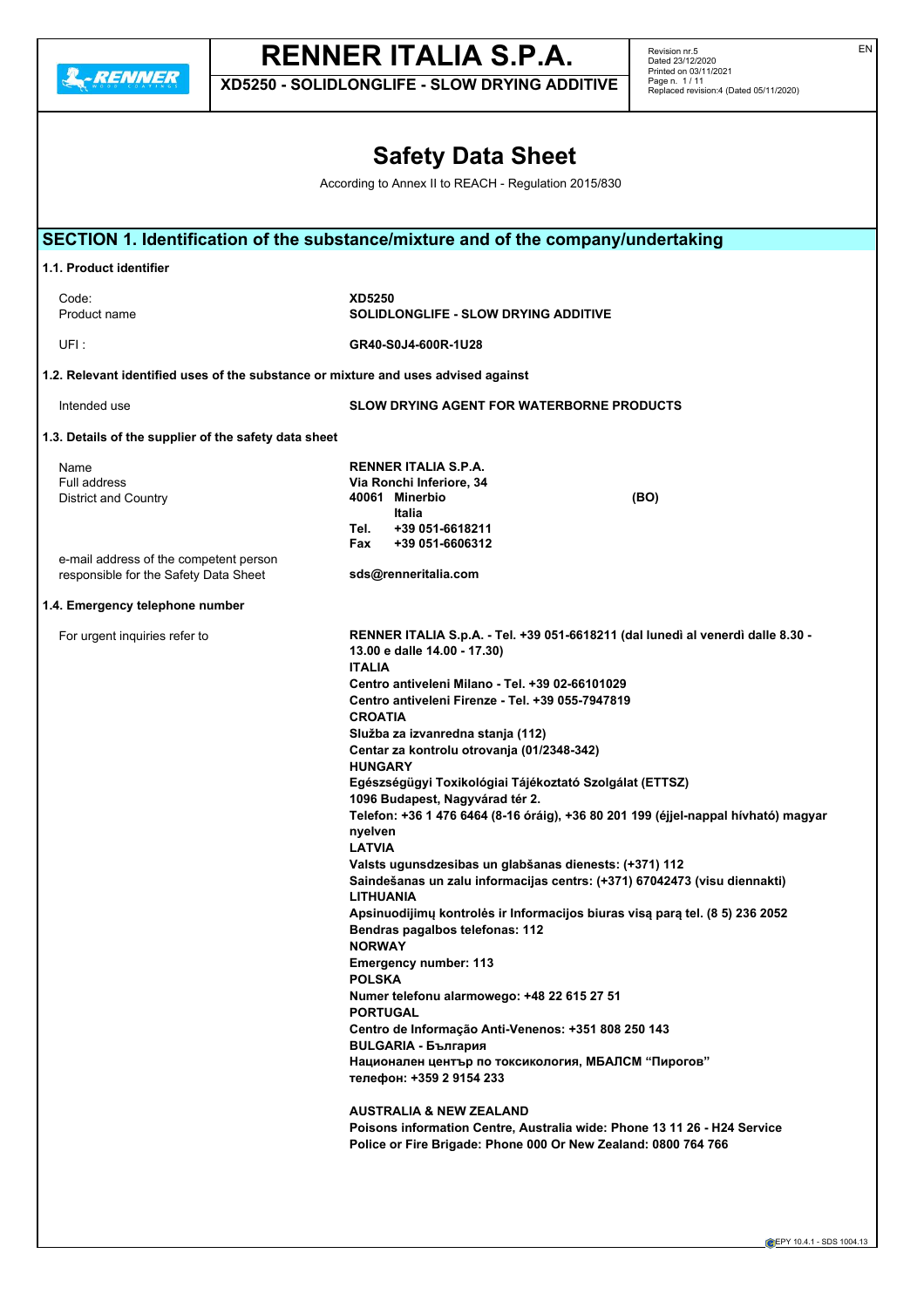

**XD5250 - SOLIDLONGLIFE - SLOW DRYING ADDITIVE**

| <b>SECTION 2. Hazards identification</b>                                                                                                                                                                                                                                                                                                                                                                          |                                      |                                                                                                              |  |                                                                                                                                                 |  |  |
|-------------------------------------------------------------------------------------------------------------------------------------------------------------------------------------------------------------------------------------------------------------------------------------------------------------------------------------------------------------------------------------------------------------------|--------------------------------------|--------------------------------------------------------------------------------------------------------------|--|-------------------------------------------------------------------------------------------------------------------------------------------------|--|--|
| 2.1. Classification of the substance or mixture                                                                                                                                                                                                                                                                                                                                                                   |                                      |                                                                                                              |  |                                                                                                                                                 |  |  |
| The product is classified as hazardous pursuant to the provisions set forth in (EC) Regulation 1272/2008 (CLP) (and subsequent<br>amendments and supplements). The product thus requires a safety datasheet that complies with the provisions of (EU) Regulation<br>2015/830.<br>Any additional information concerning the risks for health and/or the environment are given in sections 11 and 12 of this sheet. |                                      |                                                                                                              |  |                                                                                                                                                 |  |  |
| Hazard classification and indication:<br>Skin sensitization, category 1A                                                                                                                                                                                                                                                                                                                                          |                                      | H317                                                                                                         |  | May cause an allergic skin reaction.                                                                                                            |  |  |
| 2.2. Label elements                                                                                                                                                                                                                                                                                                                                                                                               |                                      |                                                                                                              |  |                                                                                                                                                 |  |  |
|                                                                                                                                                                                                                                                                                                                                                                                                                   |                                      | Hazard labelling pursuant to EC Regulation 1272/2008 (CLP) and subsequent amendments and supplements.        |  |                                                                                                                                                 |  |  |
| Hazard pictograms:                                                                                                                                                                                                                                                                                                                                                                                                |                                      |                                                                                                              |  |                                                                                                                                                 |  |  |
| Signal words:                                                                                                                                                                                                                                                                                                                                                                                                     | Warning                              |                                                                                                              |  |                                                                                                                                                 |  |  |
| Hazard statements:<br>H317                                                                                                                                                                                                                                                                                                                                                                                        | May cause an allergic skin reaction. |                                                                                                              |  |                                                                                                                                                 |  |  |
| Precautionary statements:<br>P280<br>Wear protective gloves.<br>Avoid breathing dust / fume / gas / mist / vapours / spray.<br>P261<br>If skin irritation or rash occurs: Get medical advice / attention.<br>P333+P313<br>P362+P364<br>Take off contaminated clothing and wash it before reuse.                                                                                                                   |                                      |                                                                                                              |  |                                                                                                                                                 |  |  |
| <b>Contains:</b>                                                                                                                                                                                                                                                                                                                                                                                                  | 2-METHYL-4-ISOTHIAZOLIN-3-ONE        |                                                                                                              |  |                                                                                                                                                 |  |  |
| 2.3. Other hazards                                                                                                                                                                                                                                                                                                                                                                                                |                                      | On the basis of available data, the product does not contain any PBT or vPvB in percentage $\geq$ than 0,1%. |  |                                                                                                                                                 |  |  |
| <b>SECTION 3. Composition/information on ingredients</b>                                                                                                                                                                                                                                                                                                                                                          |                                      |                                                                                                              |  |                                                                                                                                                 |  |  |
| 3.2. Mixtures                                                                                                                                                                                                                                                                                                                                                                                                     |                                      |                                                                                                              |  |                                                                                                                                                 |  |  |
| Contains:                                                                                                                                                                                                                                                                                                                                                                                                         |                                      |                                                                                                              |  |                                                                                                                                                 |  |  |
| Identification                                                                                                                                                                                                                                                                                                                                                                                                    | $x =$ Conc. %                        | Classification 1272/2008 (CLP)                                                                               |  |                                                                                                                                                 |  |  |
| <b>2-METHYL-4-ISOTHIAZOLIN-3-ONE</b><br>2682-20-4<br>CAS                                                                                                                                                                                                                                                                                                                                                          | $0.0015 \le x \le 0.15$              | Aquatic Chronic 1 H410 M=1                                                                                   |  | Acute Tox. 2 H330, Acute Tox. 3 H301, Acute Tox. 3 H311, Skin Corr. 1C H314,<br>Eye Dam. 1 H318, Skin Sens. 1A H317, Aquatic Acute 1 H400 M=10, |  |  |
| EC<br>220-239-6<br><b>INDEX</b><br>613-167-00-5<br>Reg. no.                                                                                                                                                                                                                                                                                                                                                       |                                      |                                                                                                              |  |                                                                                                                                                 |  |  |
| The full wording of hazard (H) phrases is given in section 16 of the sheet.                                                                                                                                                                                                                                                                                                                                       |                                      |                                                                                                              |  |                                                                                                                                                 |  |  |
|                                                                                                                                                                                                                                                                                                                                                                                                                   |                                      |                                                                                                              |  |                                                                                                                                                 |  |  |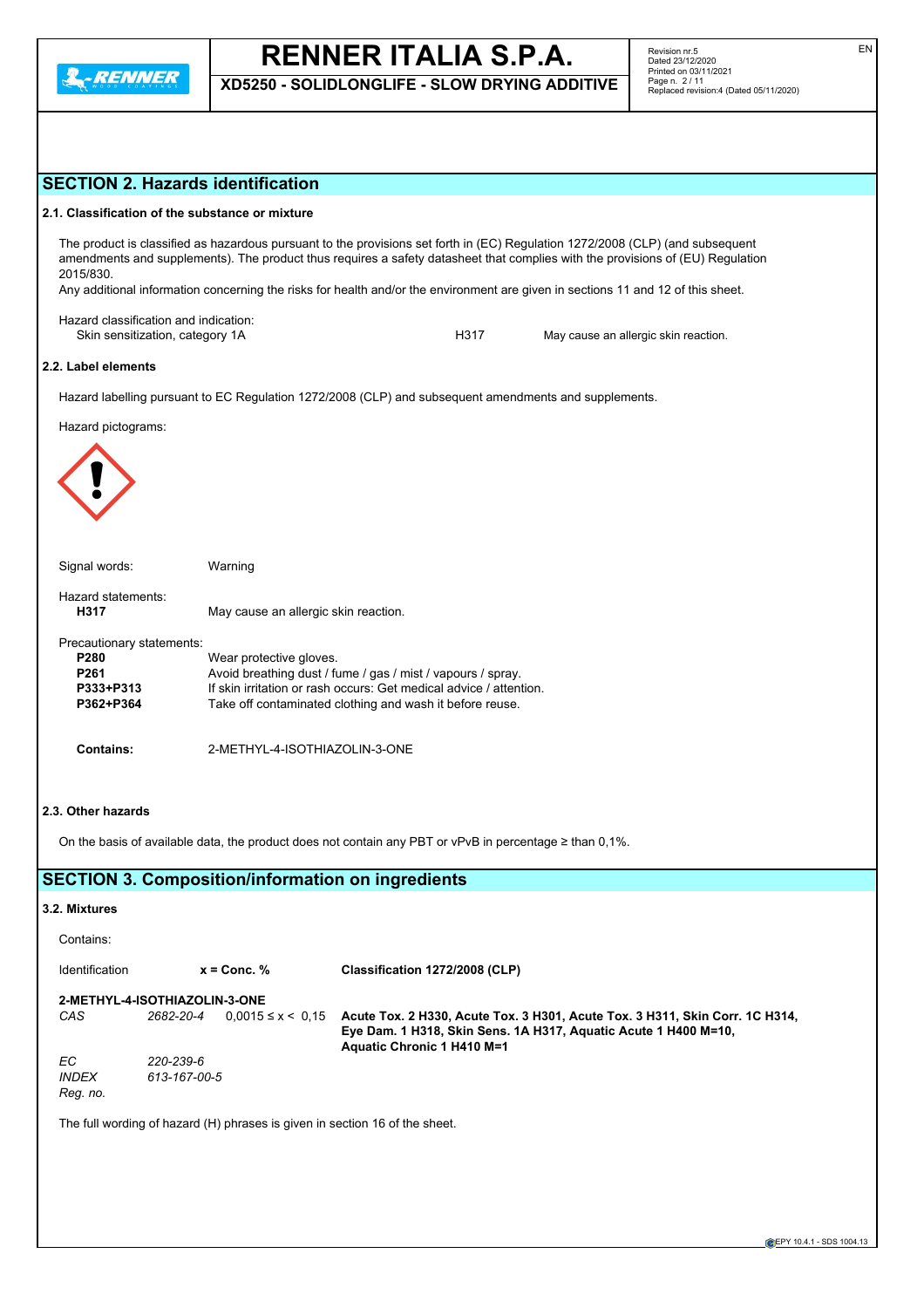

**XD5250 - SOLIDLONGLIFE - SLOW DRYING ADDITIVE**

### **SECTION 4. First aid measures**

#### **4.1. Description of first aid measures**

EYES: Remove contact lenses, if present. Wash immediately with plenty of water for at least 30-60 minutes, opening the eyelids fully. Get medical advice/attention.

SKIN: Remove contaminated clothing. Rinse skin with a shower immediately. Get medical advice/attention.

INGESTION: Have the subject drink as much water as possible. Get medical advice/attention. Do not induce vomiting unless explicitly authorised by a doctor.

INHALATION: Get medical advice/attention immediately. Remove victim to fresh air, away from the accident scene. If the subject stops breathing, administer artificial respiration. Take suitable precautions for rescue workers.

#### **4.2. Most important symptoms and effects, both acute and delayed**

Specific information on symptoms and effects caused by the product are unknown.

#### **4.3. Indication of any immediate medical attention and special treatment needed**

Information not available

## **SECTION 5. Firefighting measures**

#### **5.1. Extinguishing media**

SUITABLE EXTINGUISHING EQUIPMENT The extinguishing equipment should be of the conventional kind: carbon dioxide, foam, powder and water spray. UNSUITABLE EXTINGUISHING EQUIPMENT None in particular.

#### **5.2. Special hazards arising from the substance or mixture**

HAZARDS CAUSED BY EXPOSURE IN THE EVENT OF FIRE Do not breathe combustion products.

#### **5.3. Advice for firefighters**

#### GENERAL INFORMATION

Use jets of water to cool the containers to prevent product decomposition and the development of substances potentially hazardous for health. Always wear full fire prevention gear. Collect extinguishing water to prevent it from draining into the sewer system. Dispose of contaminated water used for extinction and the remains of the fire according to applicable regulations. SPECIAL PROTECTIVE EQUIPMENT FOR FIRE-FIGHTERS Normal fire fighting clothing i.e. fire kit (BS EN 469), gloves (BS EN 659) and boots (HO specification A29 and A30) in combination with

self-contained open circuit positive pressure compressed air breathing apparatus (BS EN 137).

#### **SECTION 6. Accidental release measures**

#### **6.1. Personal precautions, protective equipment and emergency procedures**

Block the leakage if there is no hazard.

Wear suitable protective equipment (including personal protective equipment referred to under Section 8 of the safety data sheet) to prevent any contamination of skin, eyes and personal clothing. These indications apply for both processing staff and those involved in emergency procedures.

#### **6.2. Environmental precautions**

The product must not penetrate into the sewer system or come into contact with surface water or ground water.

### **6.3. Methods and material for containment and cleaning up**

Collect the leaked product into a suitable container. Evaluate the compatibility of the container to be used, by checking section 10. Absorb the remainder with inert absorbent material.

Make sure the leakage site is well aired. Contaminated material should be disposed of in compliance with the provisions set forth in point 13.

### **6.4. Reference to other sections**

Any information on personal protection and disposal is given in sections 8 and 13.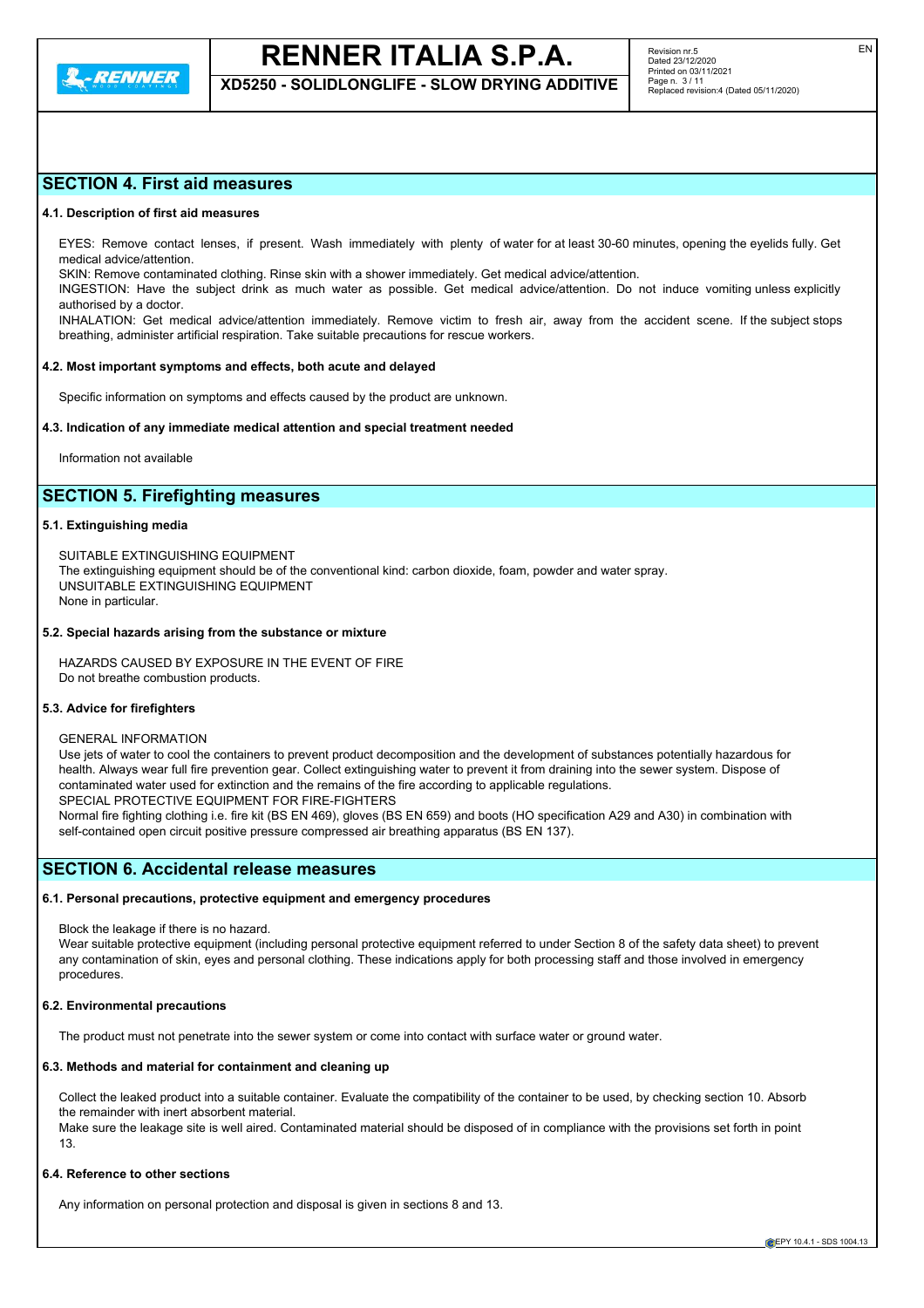**XD5250 - SOLIDLONGLIFE - SLOW DRYING ADDITIVE**

## **SECTION 7. Handling and storage**

#### **7.1. Precautions for safe handling**

Before handling the product, consult all the other sections of this material safety data sheet. Avoid leakage of the product into the environment. Do not eat, drink or smoke during use. Remove any contaminated clothes and personal protective equipment before entering places in which people eat.

#### **7.2. Conditions for safe storage, including any incompatibilities**

Store only in the original container. Store the containers sealed, in a well ventilated place, away from direct sunlight. Keep containers away from any incompatible materials, see section 10 for details.

#### **7.3. Specific end use(s)**

Information not available

## **SECTION 8. Exposure controls/personal protection**

#### **8.1. Control parameters**

Regulatory References:

| DEU        | Deutschland    | TRGS 900 - Seite 1 von 69 (Fassung 29.03.2019)- Liste der Arbeitsplatzgrenzwerte und<br>Kurzzeitwerte                                                                                                                             |
|------------|----------------|-----------------------------------------------------------------------------------------------------------------------------------------------------------------------------------------------------------------------------------|
| <b>HRV</b> | Hrvatska       | Pravilnik o zaštiti radnika od izloženosti opasnim kemikalijama na radu, graničnim vrijednostima<br>izloženosti i biološkim graničnim vrijednostima (NN 91/18)                                                                    |
| LTU        | Lietuva        | LIETUVOS HIGIENOS NORMA HN 23:2011 "CHEMINIU MEDŽIAGU PROFESINIO POVEIKIO<br>RIBINIAI DYDŽIAI. MATAVIMO IR POVEIKIO VERTINIMO BENDRIEJI REIKALAVIMAI. Nr.<br>V-695/A1-272, 2018-06-12, paskelbta TAR 2018-06-15, i. k. 2018-09988 |
| <b>LVA</b> | Latvija        | Ķīmisko vielu aroda ekspozīcijas robežvērtības (AER) darba vides gaisā 2018                                                                                                                                                       |
| <b>NOR</b> | Norge          | Fastsatt av Arbeids- og sosialdepartementet 21. august 2018 med hjemmel i lov 17. juni 2005 nr.<br>62 om arbeidsmiljø, arbeidstid, stillingsvern mv. (arbeidsmiljøloven) § 1-3, § 1-4 og § 4-5                                    |
| <b>POL</b> | Polska         | ROZPORZADZENIE MINISTRA RODZINY, PRACY I POLITYKI SPOŁECZNEJ z dnia 12<br>czerwca 2018 r                                                                                                                                          |
| <b>SVN</b> | Slovenija      | Uradni list Republike Slovenije 20.12.2019 - Uradnem listu RS št. 78/19 -PRAVILNIK o varovanju<br>delavcev pred tveganji zaradi izpostavljenosti kemičnim snovem pri delu                                                         |
| <b>GBR</b> | United Kingdom | EH40/2005 Workplace exposure limits (Third edition, published 2018)                                                                                                                                                               |

#### **1,2-PROPANEDIOL**

| <b>Threshold Limit Value</b>                    |            |                      |          |            |          |                        |              |         |          |
|-------------------------------------------------|------------|----------------------|----------|------------|----------|------------------------|--------------|---------|----------|
| Type                                            | Country    | TWA/8h               |          | STEL/15min |          | Remarks / Observations |              |         |          |
|                                                 |            | mg/m3                | ppm      | mg/m3      | ppm      |                        |              |         |          |
| <b>GVI/KGVI</b>                                 | <b>HRV</b> | 474                  | 150      |            |          |                        |              |         |          |
| <b>RD</b>                                       | LTU        |                      |          |            |          |                        |              |         |          |
| <b>RV</b>                                       | <b>LVA</b> | 7                    |          |            |          |                        |              |         |          |
| <b>TLV</b>                                      | <b>NOR</b> | 79                   | 25       |            |          |                        |              |         |          |
| NDS/NDSCh                                       | <b>POL</b> | 100                  |          |            |          | <b>INHAL</b>           |              |         |          |
| WEL                                             | <b>GBR</b> | 10                   |          |            |          |                        | Particulates |         |          |
| <b>Predicted no-effect concentration - PNEC</b> |            |                      |          |            |          |                        |              |         |          |
| Normal value in fresh water                     |            |                      |          |            |          |                        | 260          | mg/l    |          |
| Normal value in marine water                    |            |                      |          |            |          |                        | 26           | mg/l    |          |
| Normal value for fresh water sediment           |            |                      |          |            |          |                        | 572          | mg/kg   |          |
| Normal value for marine water sediment          |            |                      |          |            |          |                        | 57,2         | mg/kg   |          |
| Normal value for water, intermittent release    |            |                      |          |            |          |                        | 183          | mg/l    |          |
| Normal value of STP microorganisms              |            |                      |          |            |          |                        | 20000        | mg/l    |          |
| Normal value for the terrestrial compartment    |            |                      |          |            |          |                        | 50           | mg/kg   |          |
| Health - Derived no-effect level - DNEL / DMEL  |            |                      |          |            |          |                        |              |         |          |
|                                                 |            | Effects on consumers |          |            |          | Effects on workers     |              |         |          |
| Route of exposure                               | Acute      | Acute                |          | Chronic    | Chronic  | Acute                  | Acute        | Chronic | Chronic  |
|                                                 | local      |                      | systemic | local      | systemic | local                  | systemic     | local   | systemic |
| Inhalation                                      |            |                      |          | 10         | 50       |                        |              | 10      | 168      |
|                                                 |            |                      |          | mg/m3      | mg/m3    |                        |              | mg/m3   | mg/m3    |
| <b>Skin</b>                                     |            |                      |          |            |          |                        |              | 10      |          |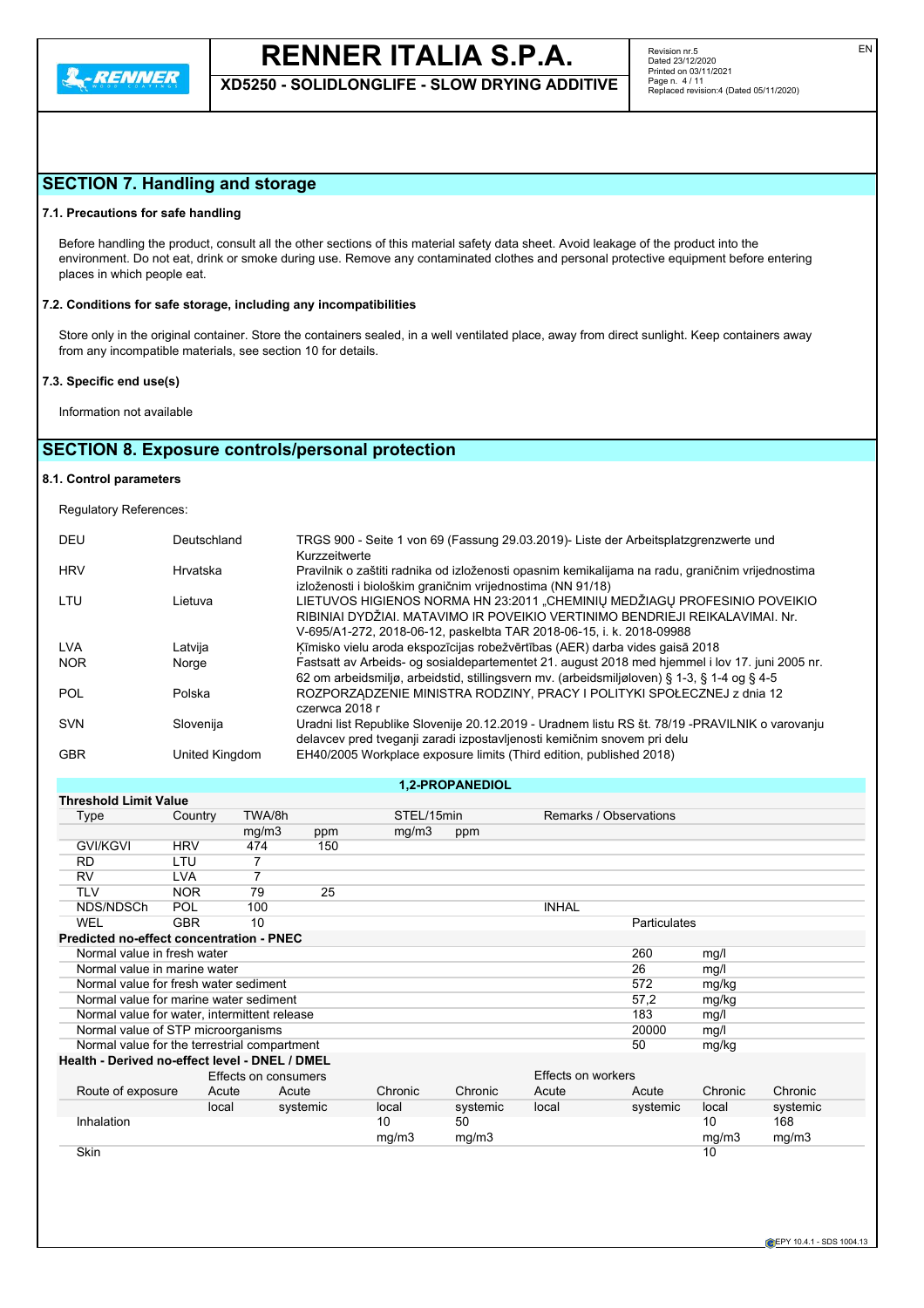**2.RENNER** 

## **RENNER ITALIA S.P.A.**

**XD5250 - SOLIDLONGLIFE - SLOW DRYING ADDITIVE**

### **SECTION 8. Exposure controls/personal protection** ... / >>

| 2-METHYL-4-ISOTHIAZOLIN-3-ONE |            |        |     |            |     |                        |  |
|-------------------------------|------------|--------|-----|------------|-----|------------------------|--|
| <b>Threshold Limit Value</b>  |            |        |     |            |     |                        |  |
| Type                          | Country    | TWA/8h |     | STEL/15min |     | Remarks / Observations |  |
|                               |            | mq/m3  | ppm | mq/m3      | ppm |                        |  |
| <b>MAK</b>                    | DEU        | 0,2    |     |            |     | <b>INHAL</b>           |  |
| MV                            | <b>SVN</b> | 0.05   |     |            |     |                        |  |

Legend:

(C) = CEILING ; INHAL = Inhalable Fraction ; RESP = Respirable Fraction ; THORA = Thoracic Fraction.

VND = hazard identified but no DNEL/PNEC available ; NEA = no exposure expected ; NPI = no hazard identified.

#### **8.2. Exposure controls**

As the use of adequate technical equipment must always take priority over personal protective equipment, make sure that the workplace is well aired through effective local aspiration.

When choosing personal protective equipment, ask your chemical substance supplier for advice.

Personal protective equipment must be CE marked, showing that it complies with applicable standards.

Provide an emergency shower with face and eye wash station.

HAND PROTECTION

Protect hands with category III work gloves (see standard EN 374).

The following should be considered when choosing work glove material: compatibility, degradation, failure time and permeability.

The work gloves' resistance to chemical agents should be checked before use, as it can be unpredictable. The gloves' wear time depends on the duration and type of use.

SKIN PROTECTION

Wear category II professional long-sleeved overalls and safety footwear (see Regulation 2016/425 and standard EN ISO 20344). Wash body with soap and water after removing protective clothing.

EYE PROTECTION

Wear airtight protective goggles (see standard EN 166).

RESPIRATORY PROTECTION

If the threshold value (e.g. TLV-TWA) is exceeded for the substance or one of the substances present in the product, use a mask with a type A filter whose class (1, 2 or 3) must be chosen according to the limit of use concentration. (see standard EN 14387). In the presence of gases or vapours of various kinds and/or gases or vapours containing particulate (aerosol sprays, fumes, mists, etc.) combined filters are required.

Respiratory protection devices must be used if the technical measures adopted are not suitable for restricting the worker's exposure to the threshold values considered. The protection provided by masks is in any case limited.

If the substance considered is odourless or its olfactory threshold is higher than the corresponding TLV-TWA and in the case of an emergency, wear open-circuit compressed air breathing apparatus (in compliance with standard EN 137) or external air-intake breathing apparatus (in compliance with standard EN 138). For a correct choice of respiratory protection device, see standard EN 529. ENVIRONMENTAL EXPOSURE CONTROLS

The emissions generated by manufacturing processes, including those generated by ventilation equipment, should be checked to ensure compliance with environmental standards.

## **SECTION 9. Physical and chemical properties**

NOTE: Determination of the flash point may be NA (not applicable), the product being non flammable.

#### **9.1. Information on basic physical and chemical properties**

| <b>Properties</b>                |        | Value          | Information |
|----------------------------------|--------|----------------|-------------|
| Appearance                       |        | liquid         |             |
| Colour                           |        | Not available  |             |
| Odour                            |        | characteristic |             |
| Odour threshold                  |        | Not available  |             |
| рH                               |        | Not available  |             |
| Melting point / freezing point   |        | Not available  |             |
| Initial boiling point            |        | Not available  |             |
| Boiling range                    |        | Not available  |             |
| Flash point                      | $\geq$ | 60<br>°C       |             |
| <b>Evaporation Rate</b>          |        | Not available  |             |
| Flammability of solids and gases |        | Not available  |             |
| Lower inflammability limit       |        | Not available  |             |
| Upper inflammability limit       |        | Not available  |             |
| Lower explosive limit            |        | Not available  |             |
| Upper explosive limit            |        | Not available  |             |
| Vapour pressure                  |        | Not available  |             |
| Vapour density                   |        | Not available  |             |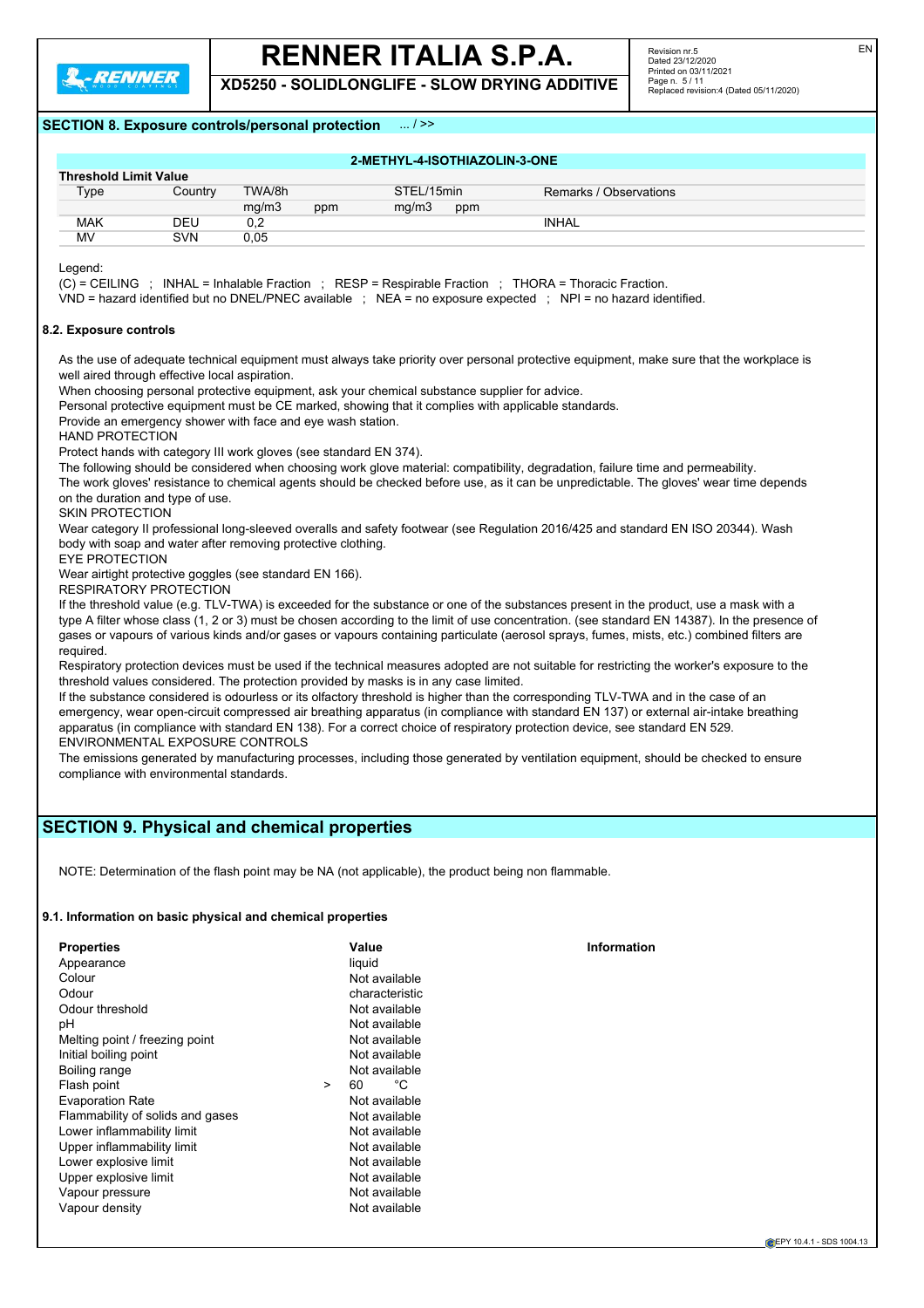

**XD5250 - SOLIDLONGLIFE - SLOW DRYING ADDITIVE**

Revision nr.5 Dated 23/12/2020 Printed on 03/11/2021 Page n. 6 / 11 Replaced revision:4 (Dated 05/11/2020)

#### **SECTION 9. Physical and chemical properties** ... / >>

| Relative density<br>Solubility<br>Partition coefficient: n-octanol/water<br>Auto-ignition temperature<br>Decomposition temperature | 1.012<br>soluble in water<br>Not available<br>Not available<br>Not available        |  |  |  |
|------------------------------------------------------------------------------------------------------------------------------------|-------------------------------------------------------------------------------------|--|--|--|
| Viscosity<br>Explosive properties<br>Oxidising properties<br>9.2. Other information                                                | Not available<br>Not available<br>Not available                                     |  |  |  |
| Total solids $(250^{\circ}C / 482^{\circ}F)$<br>VOC (Directive 2010/75/EC):<br>VOC (volatile carbon) :                             | 0.01%<br>$35.00\%$ -<br>354.20<br>g/litre<br>21.00 %<br>212.52<br>g/litre<br>$\sim$ |  |  |  |

### **SECTION 10. Stability and reactivity**

#### **10.1. Reactivity**

There are no particular risks of reaction with other substances in normal conditions of use.

#### 1,2-PROPANEDIOL

Hygroscopic.Stable in normal conditions of use and storage.

#### **10.2. Chemical stability**

The product is stable in normal conditions of use and storage.

#### **10.3. Possibility of hazardous reactions**

No hazardous reactions are foreseeable in normal conditions of use and storage.

#### 1,2-PROPANEDIOL

May react dangerously with: acid chlorides,acid anhydrides,oxidising agents.

### **10.4. Conditions to avoid**

None in particular. However the usual precautions used for chemical products should be respected.

#### **10.5. Incompatible materials**

Information not available

#### **10.6. Hazardous decomposition products**

1,2-PROPANEDIOL

May develop: carbon oxides.

#### **SECTION 11. Toxicological information**

In the absence of experimental data for the product itself, health hazards are evaluated according to the properties of the substances it contains, using the criteria specified in the applicable regulation for classification. It is therefore necessary to take into account the concentration of the individual hazardous substances indicated in section 3, to evaluate the toxicological effects of exposure to the product.

#### **11.1. Information on toxicological effects**

Metabolism, toxicokinetics, mechanism of action and other information

Information not available

Information on likely routes of exposure

Information not available

Delayed and immediate effects as well as chronic effects from short and long-term exposure

Information not available

Interactive effects

Information not available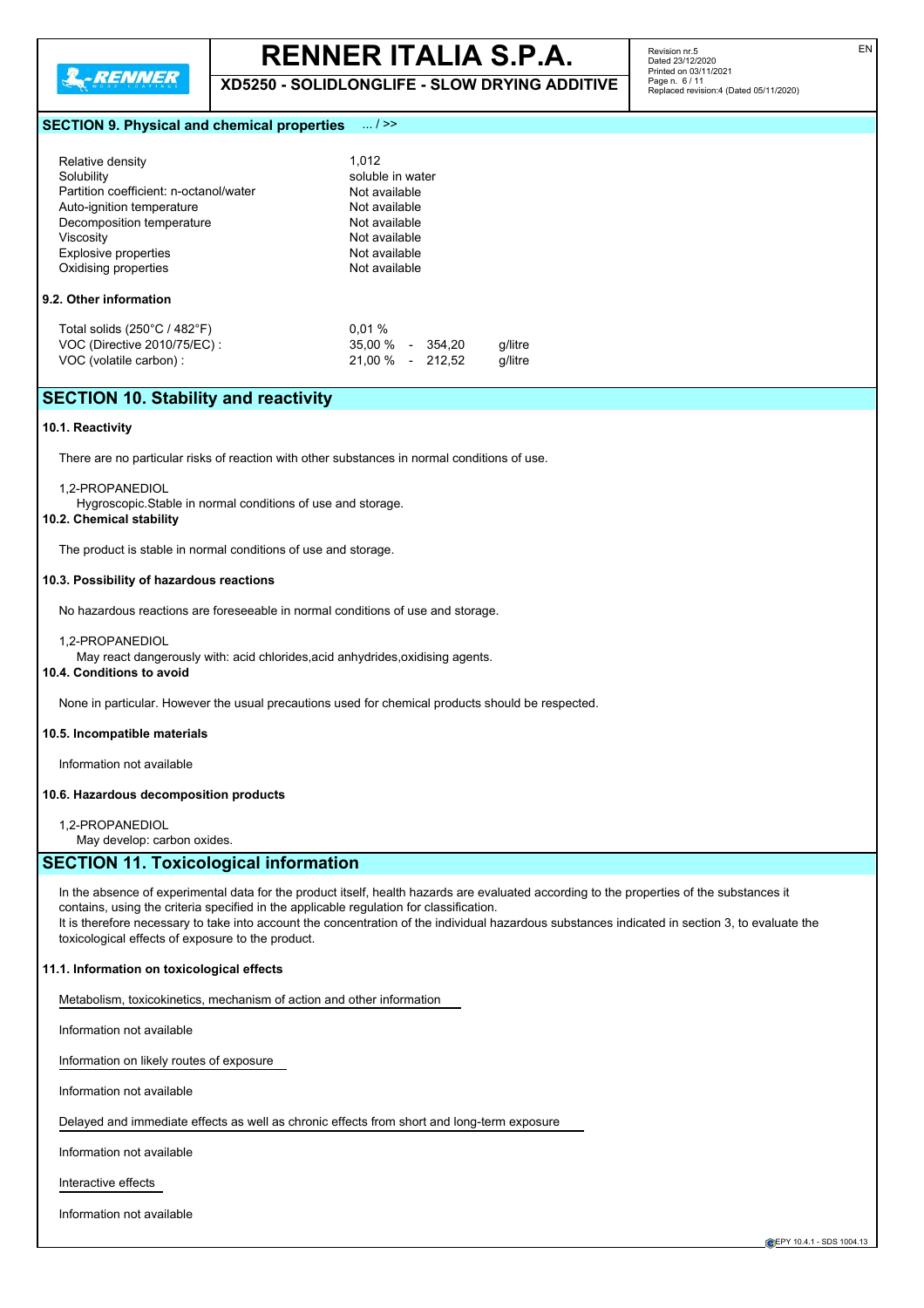**XD5250 - SOLIDLONGLIFE - SLOW DRYING ADDITIVE**

Revision nr.5 Dated 23/12/2020 Printed on 03/11/2021 Page n. 7 / 11 Replaced revision:4 (Dated 05/11/2020)

#### **SECTION 11. Toxicological information** ... / >>

#### ACUTE TOXICITY

ATE (Inhalation) of the mixture:  $> 5$  mg/l

1,2-PROPANEDIOL<br>LD50 (Oral) LD50 (Dermal)

ATE (Oral) of the mixture:  $\overline{A}$  ATE (Oral) of the mixture:  $\overline{A}$  ATE (Dermal) of the mixture:  $\overline{A}$  ATE (Dermal) of the mixture: Not classified (no significant component)

22000 mg/kg<br>> 2000 mg/kg

2-METHYL-4-ISOTHIAZOLIN-3-ONE LD50 (Oral) 183 mg/kg LD50 (Dermal) 218 mg/kg<br>
LC50 (Inhalation) 253 mg/l/4h LC50 (Inhalation)

#### SKIN CORROSION / IRRITATION

Does not meet the classification criteria for this hazard class

#### SERIOUS EYE DAMAGE / IRRITATION

Does not meet the classification criteria for this hazard class

RESPIRATORY OR SKIN SENSITISATION

Sensitising for the skin

#### GERM CELL MUTAGENICITY

Does not meet the classification criteria for this hazard class

#### CARCINOGENICITY

Does not meet the classification criteria for this hazard class

### REPRODUCTIVE TOXICITY

Does not meet the classification criteria for this hazard class

#### STOT - SINGLE EXPOSURE

Does not meet the classification criteria for this hazard class

#### STOT - REPEATED EXPOSURE

Does not meet the classification criteria for this hazard class

#### ASPIRATION HAZARD

Does not meet the classification criteria for this hazard class

## **SECTION 12. Ecological information**

Use this product according to good working practices. Avoid littering. Inform the competent authorities, should the product reach waterways or contaminate soil or vegetation.

### **12.1. Toxicity**

1,2-PROPANEDIOL Chronic NOEC for Crustacea 13020 mg/l

2-METHYL-4-ISOTHIAZOLIN-3-ONE LC50 - for Fish  $\frac{150 \text{ m}}{150 \text{ m}}$  > 150 mg/l/96h Danio rerio EC50 - for Crustacea **1988** CC50 - for Crustacea **1988** CC50 - for Crustacea

LC50 - for Fish 40613 mg/l/96h Onchorynchus mykiss<br>EC50 - for Crustacea 40613 mg/l/48h Ceriodaphnia dubia 18340 mg/l/48h Ceriodaphnia dubia

EC50 - for Algae / Aquatic Plants 0,157 mg/l/72h Selenastrum capricornutum

**EPY 10.4.1 - SDS 1004.13**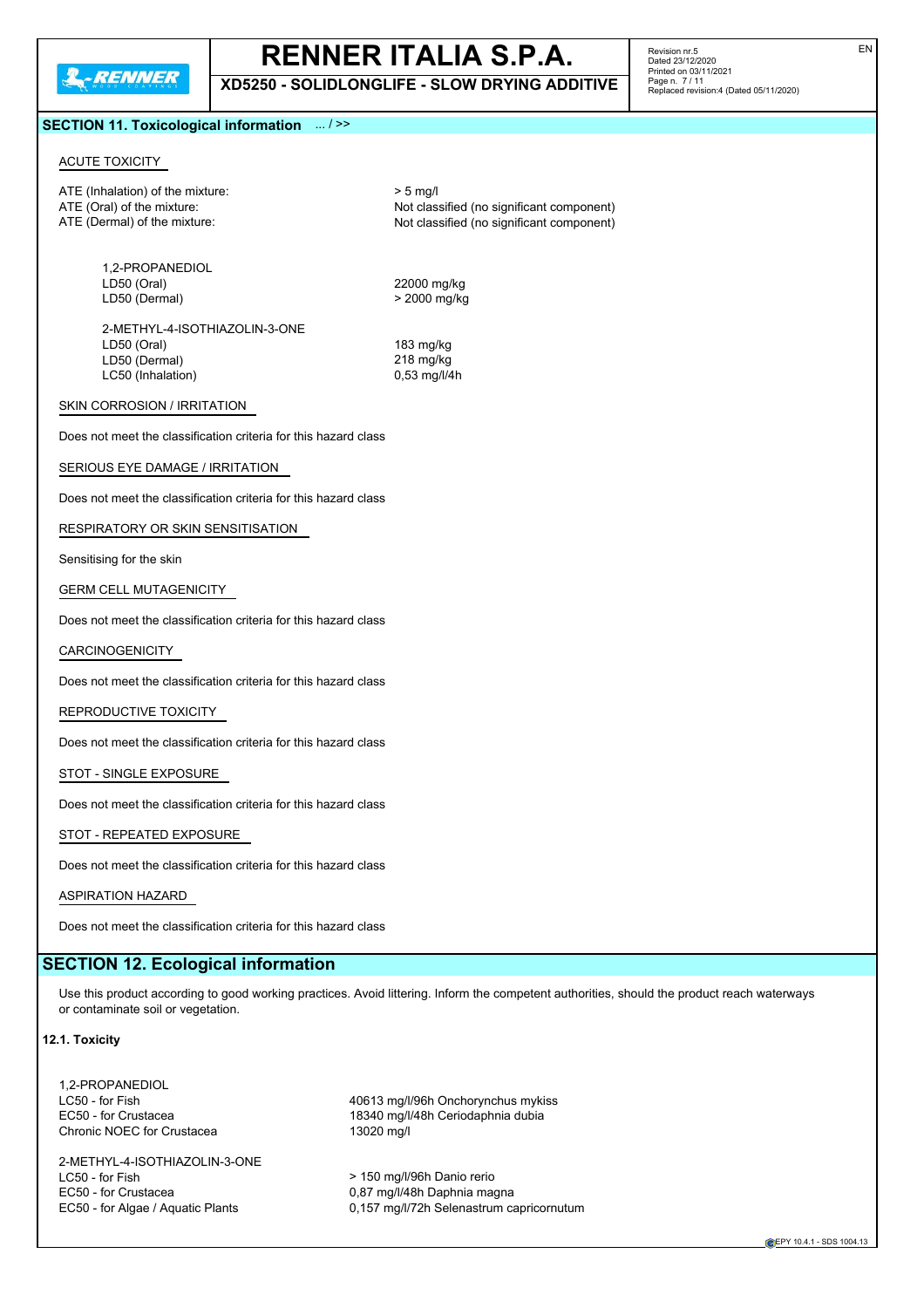

**XD5250 - SOLIDLONGLIFE - SLOW DRYING ADDITIVE**

Revision nr.5 Dated 23/12/2020 Printed on 03/11/2021 Page n. 8 / 11 Replaced revision:4 (Dated 05/11/2020)

#### **SECTION 12. Ecological information** ... / >>

| Chronic NOEC for Crustacea<br>Chronic NOEC for Algae / Aquatic Plants                                                   | $0,044$ mg/l<br>0,0104 mg/l Psudokirchneriella subcapitata |  |  |  |
|-------------------------------------------------------------------------------------------------------------------------|------------------------------------------------------------|--|--|--|
| 12.2. Persistence and degradability                                                                                     |                                                            |  |  |  |
| 1,2-PROPANEDIOL<br>Solubility in water<br>Rapidly degradable<br>2-METHYL-4-ISOTHIAZOLIN-3-ONE<br>NOT rapidly degradable | 1000 - 10000 mg/l                                          |  |  |  |
| 12.3. Bioaccumulative potential                                                                                         |                                                            |  |  |  |
| 1.2-PROPANEDIOL<br>Partition coefficient: n-octanol/water<br><b>BCF</b>                                                 | $-1.07$<br>0,09                                            |  |  |  |
| 2-METHYL-4-ISOTHIAZOLIN-3-ONE<br>Partition coefficient: n-octanol/water                                                 | $-0.32$                                                    |  |  |  |
| 12.4. Mobility in soil                                                                                                  |                                                            |  |  |  |
| 1.2-PROPANEDIOL<br>Partition coefficient: soil/water                                                                    | 0,46                                                       |  |  |  |
| 12.5. Results of PBT and vPvB assessment                                                                                |                                                            |  |  |  |
| On the basis of available data, the product does not contain any PBT or vPvB in percentage $\geq$ than 0,1%.            |                                                            |  |  |  |

#### **12.6. Other adverse effects**

Information not available

### **SECTION 13. Disposal considerations**

#### **13.1. Waste treatment methods**

Reuse, when possible. Product residues should be considered special hazardous waste. The hazard level of waste containing this product should be evaluated according to applicable regulations.

Disposal must be performed through an authorised waste management firm, in compliance with national and local regulations. CONTAMINATED PACKAGING

Contaminated packaging must be recovered or disposed of in compliance with national waste management regulations.

### **SECTION 14. Transport information**

The product is not dangerous under current provisions of the Code of International Carriage of Dangerous Goods by Road (ADR) and by Rail (RID), of the International Maritime Dangerous Goods Code (IMDG), and of the International Air Transport Association (IATA) regulations.

#### **14.1. UN number**

Not applicable

#### **14.2. UN proper shipping name**

Not applicable

#### **14.3. Transport hazard class(es)**

Not applicable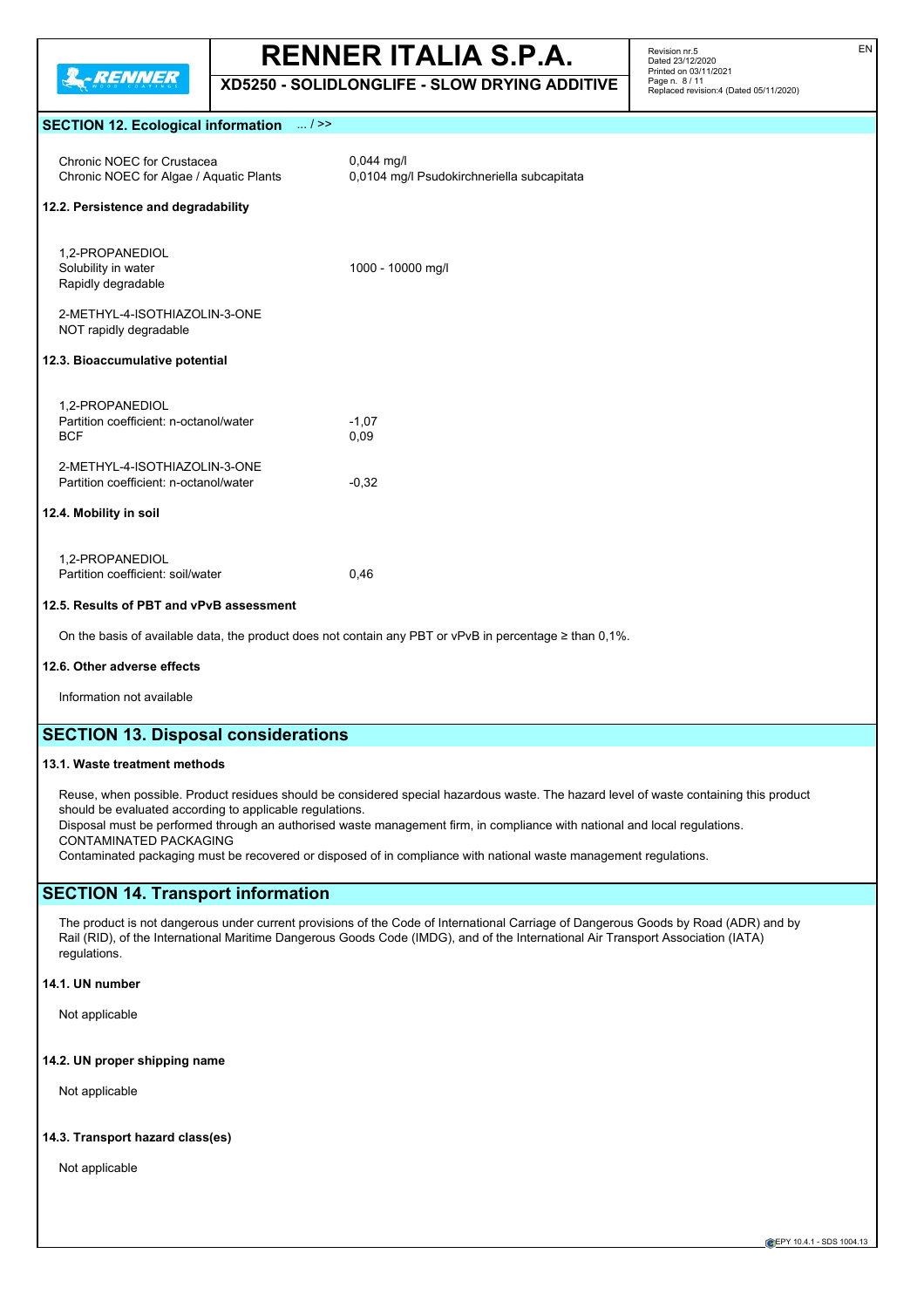**XD5250 - SOLIDLONGLIFE - SLOW DRYING ADDITIVE**

### **SECTION 14. Transport information** ... / >>

#### **14.4. Packing group**

Not applicable

#### **14.5. Environmental hazards**

Not applicable

#### **14.6. Special precautions for user**

Not applicable

**14.7. Transport in bulk according to Annex II of Marpol and the IBC Code**

Information not relevant

## **SECTION 15. Regulatory information**

Only for uses exempt from EU DIRECTIVE 2004/42/CE.

#### **15.1. Safety, health and environmental regulations/legislation specific for the substance or mixture**

Seveso Category - Directive 2012/18/EC: None

**Product** Point 3

Substances in Candidate List (Art. 59 REACH) On the basis of available data, the product does not contain any SVHC in percentage  $\geq$  than 0,1%.

Substances subject to authorisation (Annex XIV REACH) None

Substances subject to exportation reporting pursuant to (EC) Reg. 649/2012:

None

Substances subject to the Rotterdam Convention: **None** 

Substances subject to the Stockholm Convention: **None** 

Healthcare controls

Workers exposed to this chemical agent must not undergo health checks, provided that available risk-assessment data prove that the risks related to the workers' health and safety are modest and that the 98/24/EC directive is respected.

#### **15.2. Chemical safety assessment**

A chemical safety assessment has not been performed for the preparation/for the substances indicated in section 3.

## **SECTION 16. Other information**

Text of hazard (H) indications mentioned in section 2-3 of the sheet:

| Acute toxicity, category 2                                         |
|--------------------------------------------------------------------|
| Acute toxicity, category 3                                         |
| Skin corrosion, category 1C                                        |
| Skin sensitization, category 1A                                    |
| Hazardous to the aquatic environment, acute toxicity, category 1   |
| Hazardous to the aquatic environment, chronic toxicity, category 1 |
| Fatal if inhaled.                                                  |
|                                                                    |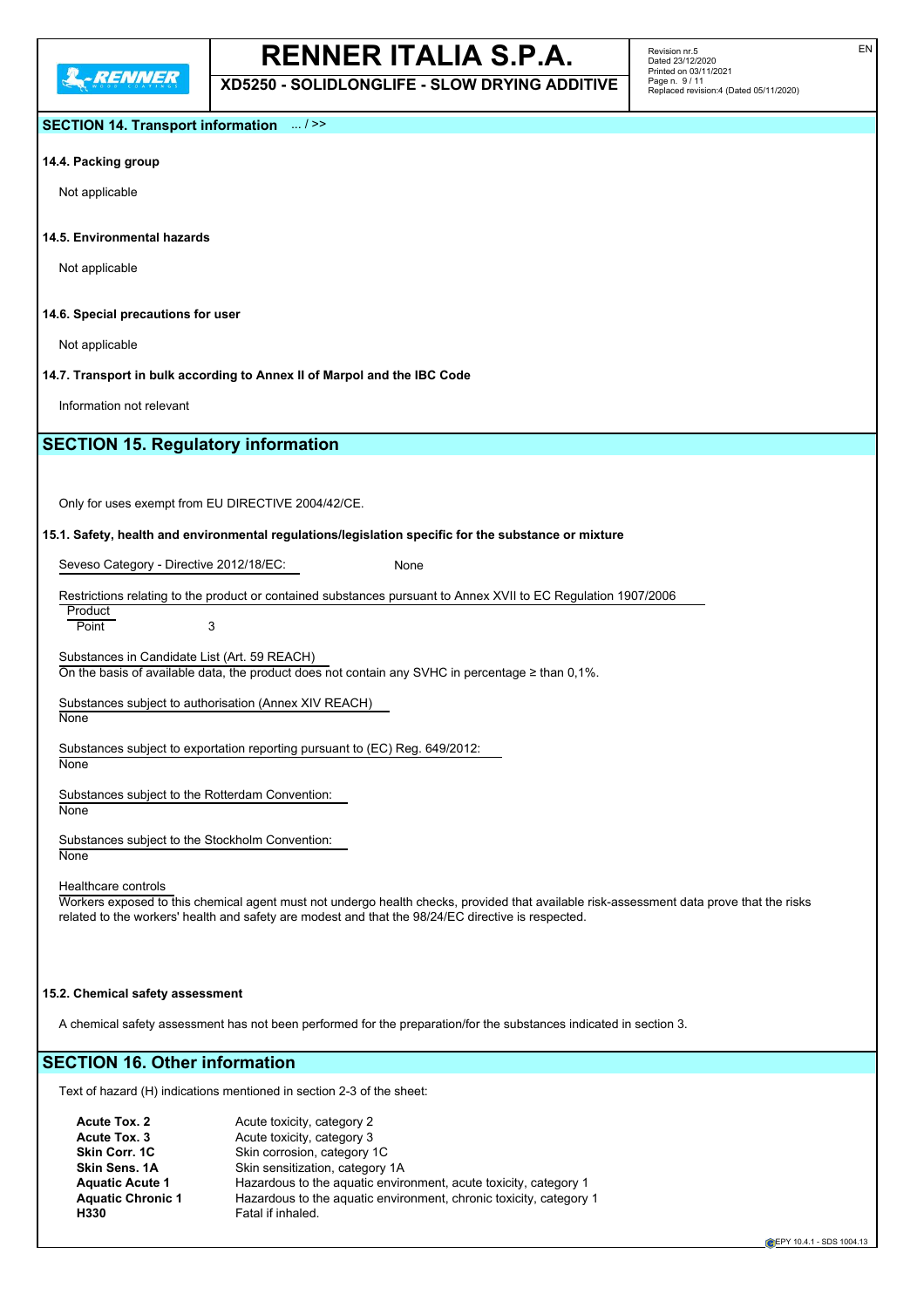

**XD5250 - SOLIDLONGLIFE - SLOW DRYING ADDITIVE**

Revision nr.5 Dated 23/12/2020 Printed on 03/11/2021 Page n. 10 / 11 Replaced revision:4 (Dated 05/11/2020)

#### **SECTION 16. Other information** ... / >>

| H301 | Toxic if swallowed.                                   |
|------|-------------------------------------------------------|
| H311 | Toxic in contact with skin.                           |
| H314 | Causes severe skin burns and eye damage.              |
| H317 | May cause an allergic skin reaction.                  |
| H400 | Very toxic to aquatic life.                           |
| H410 | Very toxic to aquatic life with long lasting effects. |

LEGEND:

- ADR: European Agreement concerning the carriage of Dangerous goods by Road
- CAS NUMBER: Chemical Abstract Service Number
- CE50: Effective concentration (required to induce a 50% effect)
- CE NUMBER: Identifier in ESIS (European archive of existing substances)
- CLP: EC Regulation 1272/2008
- DNEL: Derived No Effect Level
- EmS: Emergency Schedule
- GHS: Globally Harmonized System of classification and labeling of chemicals
- IATA DGR: International Air Transport Association Dangerous Goods Regulation
- IC50: Immobilization Concentration 50%
- IMDG: International Maritime Code for dangerous goods
- IMO: International Maritime Organization
- INDEX NUMBER: Identifier in Annex VI of CLP
- LC50: Lethal Concentration 50%
- LD50: Lethal dose 50%
- OEL: Occupational Exposure Level
- PBT: Persistent bioaccumulative and toxic as REACH Regulation
- PEC: Predicted environmental Concentration
- PEL: Predicted exposure level
- PNEC: Predicted no effect concentration
- REACH: EC Regulation 1907/2006
- RID: Regulation concerning the international transport of dangerous goods by train
- TLV: Threshold Limit Value
- TLV CEILING: Concentration that should not be exceeded during any time of occupational exposure.
- TWA STEL: Short-term exposure limit
- TWA: Time-weighted average exposure limit
- VOC: Volatile organic Compounds
- vPvB: Very Persistent and very Bioaccumulative as for REACH Regulation
- WGK: Water hazard classes (German).

#### GENERAL BIBLIOGRAPHY

- 1. Regulation (EC) 1907/2006 (REACH) of the European Parliament
- 2. Regulation (EC) 1272/2008 (CLP) of the European Parliament
- 3. Regulation (EU) 790/2009 (I Atp. CLP) of the European Parliament
- 4. Regulation (EU) 2015/830 of the European Parliament
- 5. Regulation (EU) 286/2011 (II Atp. CLP) of the European Parliament
- 6. Regulation (EU) 618/2012 (III Atp. CLP) of the European Parliament
- 7. Regulation (EU) 487/2013 (IV Atp. CLP) of the European Parliament
- 8. Regulation (EU) 944/2013 (V Atp. CLP) of the European Parliament
- 9. Regulation (EU) 605/2014 (VI Atp. CLP) of the European Parliament
- 10. Regulation (EU) 2015/1221 (VII Atp. CLP) of the European Parliament
- 11. Regulation (EU) 2016/918 (VIII Atp. CLP) of the European Parliament
- 12. Regulation (EU) 2016/1179 (IX Atp. CLP)
- 13. Regulation (EU) 2017/776 (X Atp. CLP)
- 14. Regulation (EU) 2018/669 (XI Atp. CLP)
- 15. Regulation (EU) 2018/1480 (XIII Atp. CLP)
- 16. Regulation (EU) 2019/521 (XII Atp. CLP)
- 17. Regulation (EU) 2019/1148
- 
- 18. Regulation (EU) 2020/217 (XIV Atp. CLP)
- The Merck Index. 10th Edition
- Handling Chemical Safety
- INRS Fiche Toxicologique (toxicological sheet)
- Patty Industrial Hygiene and Toxicology
- N.I. Sax Dangerous properties of Industrial Materials-7, 1989 Edition
- IFA GESTIS website
- ECHA website
- Database of SDS models for chemicals Ministry of Health and ISS (Istituto Superiore di Sanità) Italy